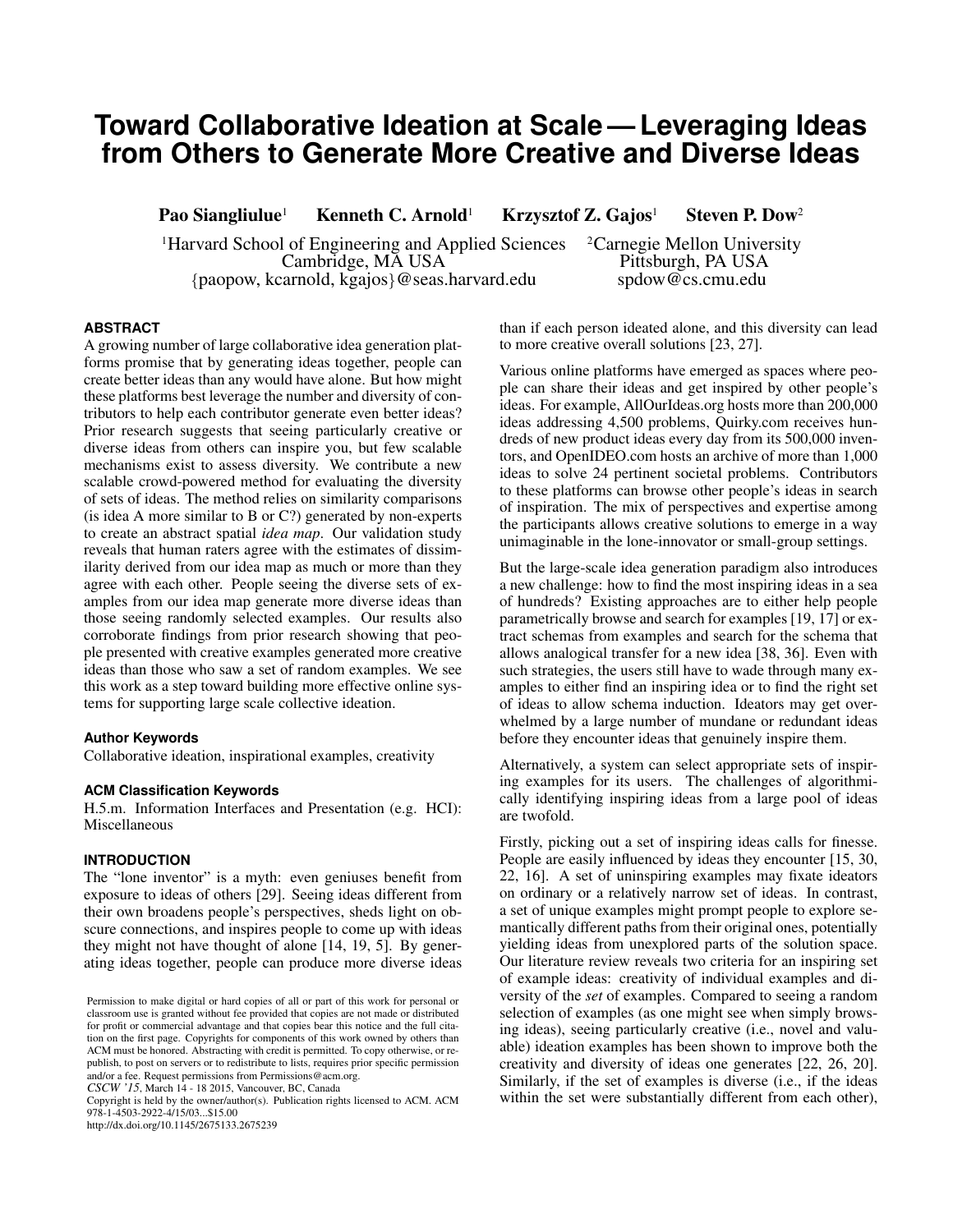the diversity of generated ideas should also increase [\[25\]](#page-8-15). An effective ideation system should be able to assess the creativity of ideas and diversity of sets of ideas to be able to present inspiring ideas to promote creativity.

Secondly, there is a question of scalability. Even a human expert might struggle to find a set of creative and diverse ideas from a large idea archive in a reasonable amount of time. Our approach needs to effectively identify a promising set of inspiration from a pool of thousands of ideas.

Scalable crowd-powered mechanisms for assessing creativity of individual ideas have already been developed [\[28,](#page-8-16) [32,](#page-8-17) [35,](#page-8-18) [40,](#page-8-19) [37,](#page-8-20) [39\]](#page-8-21). However, automated or crowd-powered methods for assessing semantic diversity of sets of ideas are less well developed. To enable selection of diverse sets, we built on prior work on multidimensional scaling and active similarity learning techniques [\[31,](#page-8-22) [34\]](#page-8-23) to develop a technique that "embeds" all ideas in a two-dimensional space, creating an abstract spatial map from as few human queries as possible. As input, our technique takes triplet comparisons ("Is idea A more similar to B or to C?"), which non-experts can provide easily and reliably. The distance between a pair of ideas on the generated map reflects the collective perception of the semantic difference between these ideas. This map allows us to estimate the relative diversity of subsets of ideas: sets where all ideas are close to each other on the map will be perceived as less diverse than sets where ideas are far apart.

We conducted a study to test whether the effects of creativity and diversity of examples on generated ideas still hold when we sampled examples using our scalable mechanisms. We presented ideators with sets of ideation examples that varied in creativity (as measured by a conventional method) and diversity (as measured by our idea map metric). Our results demonstrated that more creative examples led to more creative ideas being generated and that more diverse sets of examples led to more diverse sets of ideas being generated. However, we did not observe any impact of creative examples on the diversity of generated ideas or diversity of examples on the average creativity of generated ideas.

In this work, we made the following contributions:

- We developed and validated a crowd-powered method for automatically constructing an "idea map" that can be used to extract diverse sets of examples at scale.
- We conducted a study demonstrating that participants generated more diverse ideas when seeing diverse sets of examples generated using our idea map approach than when seeing randomly selected examples. The study also corroborated results from prior research by showing that people presented with particularly creative examples generated more creative ideas than those who saw set of random examples.

Together, these results can inform the design of systems to support large-scale collective ideation. Instead of leaving people to explore ideas of others haphazardly, future systems can help contributors to quickly find manageable sets of particularly creative and diverse ideas. Some existing systems already include mechanisms (such as voting mechanism used by OpenIDEO.com) for finding particularly creative ideas. We extend the state of the art by contributing a scalable crowd-powered approach that enables selection of sets of diverse ideas.

# **PRIOR WORK**

# **How creative and diverse examples affect ideation**

Seeing others' ideas can have positive effects on one's own ideation as it can help people come up with ideas that they would not have thought of otherwise. Teams where members can see ideas of others generate more ideas (and sometimes of higher quality) compared to teams where each member generates ideas alone without seeing ideas of others [\[8,](#page-8-24) [9,](#page-8-25) [4\]](#page-8-26). Exposure to others' ideas also accelerates the generation of ideas across different semantic categories, increasing productivity overall [\[25\]](#page-8-15).

However, seeing other people's ideas may have unintended side effects. Specifically, people tend to generate ideas that borrow concepts from presented examples [\[15,](#page-8-9) [30,](#page-8-10) [22,](#page-8-11) [16\]](#page-8-12). If the examples were mundane or represented only a narrow slice of the solution space, seeing them may actually constrain rather than stimulate idea generation. This phenomenon has been referred to as *design fixation.*

Conversely, presenting people with sets of diverse and creative ideas may stimulate pursuit of new directions of thought. Empirical work suggests that exposing people to novel ideas, as opposed to common ones, can result in more novel ideas [\[22\]](#page-8-11). This result might be attributable to the conforming effect: influenced by the novel examples, people incorporate the novel elements into their own ideas. An example with unfamiliar semantic properties prompt people to investigate ideas with those properties. Meanwhile, they might incorporate the ideas of their own with the examples, producing ideas in a new category that has not been explored by prior contributors. Building on this work, we looked into the effects of creativity — which combines novelty and value of ideas — and diversity of examples on idea generation. Our results support this finding: when presented with creative examples, people not only integrate examples into their ideas but also add their own spin to them and innovate in other ways.

The value of exposing people to diverse sets of examples is also supported by cognitive models of creativity. For example, the model known as *search for ideas in associative memory* (SIAM) describes idea generation as a two-stage process: knowledge activation and idea production [\[25,](#page-8-15) [24\]](#page-8-27). Ideas generated by others can act as external stimuli, activating material retrieval from memory for idea production. If the examples are diverse, one will retrieve a diverse set of raw material for idea synthesis and will be more likely to generate a diverse set of ideas. On the flip side, if the stimulus examples are homogenous, the generated ideas are likely to be homogenous, an exploration of semantically similar ideas in depth. Similar to SIAM, the Geneplore model [\[7\]](#page-8-28) also views examples as an activator of preinventive forms, a raw material for ideas in the exploration phase. If the set of stimulus examples is diverse, the generated ideas are likely to be diverse. This prediction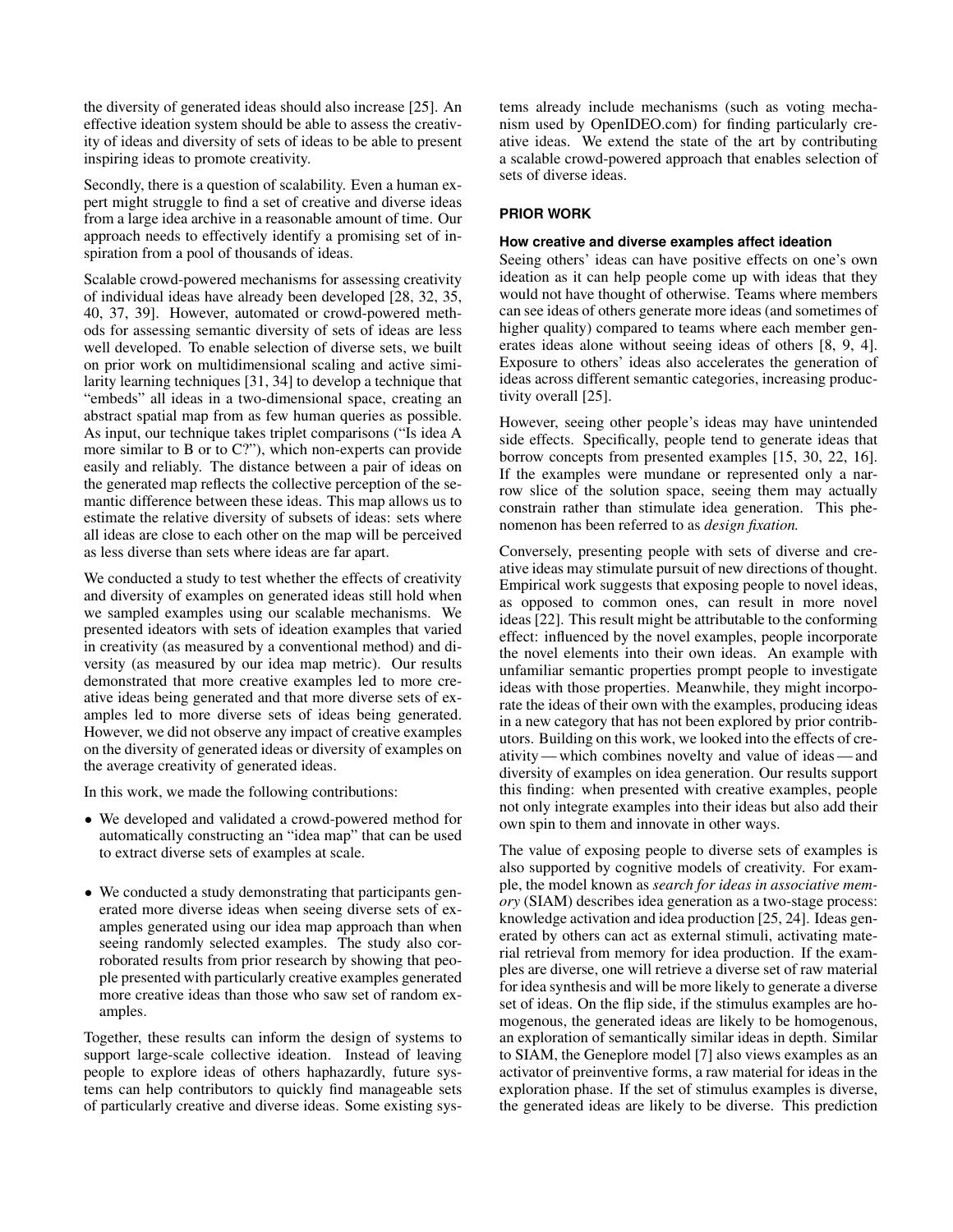from both models is supported by empirical evidence: people generated more diverse ideas when exposed to ideas from a wide range of semantic categories [\[25\]](#page-8-15).

Another mechanism at play may be social influence. Results from a study of social influence processes in group brainstorming suggested that people are affected by information about the performance of others [\[26,](#page-8-13) [20\]](#page-8-14). One can infer the overall performance of others from ideas that one sees and try to match with ideas of the same calibre. We expect that exposing people to high quality, creative examples generated by peers will raise their aspirations while showing them less creative examples would likely lower the quality of subsequent ideas.

To summarize, prior research suggests that exposing people to ideas of others may positively impact one's own ideation outcomes especially if 1) each idea is individually of high quality, meaning that it is both novel and appropriate; 2) the *set* of ideas that a person is exposed to covers many semantic categories.

These insights lead us to propose two interventions that a collective ideation system might employ: show examples of particularly good ideas generated by others, and show a diverse sets of examples. In line with prior work, we hypothesize that both of these interventions will increase both the *creativity* and the *diversity* of ideas generated. Our research seeks to integrate appropriate methods for applying these interventions at scale in a way that does not require expert intervention.

Prior work has already produced a number of scalable mechanisms for evaluating the quality of individual ideas. Some of them are already used in existing online idea generation platforms. For example, Quirky.com and OpenIDEO.com have used simple binary voting mechanisms to identify promising ideas. AllOurIdeas.org finds top ideas by deriving ranks of ideas from users' ranking of pairs of ideas [\[28\]](#page-8-16). In other works where more refined measures are needed, users rate creativity of ideas on different Likert scales [\[40,](#page-8-19) [32\]](#page-8-17). Xu and Bailey demonstrated a mechanism that helps ensure that voting results from non-experts match those of experts [\[35\]](#page-8-18).

Scalably assessing the diversity of a set of ideas, however, has not been as well studied. We next dive into prior work on this branch of research.

### **Prior approaches for assessing diversity**

Two approaches to quantifying diversity are common in prior work: labeling items with semantic categories, or evaluating subjective similarity between items independent of semantic categories.

#### *Semantic categories*

Manually created semantic categories have been used in prior research in creativity, either as ways to select a diverse set of ideas [\[25\]](#page-8-15), or as a way to evaluate the diversity of creative artifacts [\[10,](#page-8-29) [15\]](#page-8-9).

Efficient crowd-based mechanisms exist to label large collections of items with semantic categories or tags. Some take



<span id="page-2-0"></span>Figure 1. An idea map generated by our system, showing emergent clusters of ideas around different themes and sentiments.

the approach of generating labels or tags for each individual item [\[18\]](#page-8-30), while others produce hierarchical taxonomies capturing the semantic structure of the concepts represented in the item set [\[3,](#page-8-31) [2,](#page-8-32) [1\]](#page-8-33). Differences in contributors' mental models have been a persistent difficulty in semantic categorization even for experts [\[3\]](#page-8-31). A complete system for organizing ideas should include elements of both discrete semantic categories and continuous quantitative similarity, but because of difficulties we encountered with categorization approaches in pilot experiments, we chose to focus on continuous similarity in this work. Compared to these methods, our approach offers more fine-grained assessment of similar ideas.

#### *Idea similarity*

An alternative approach to quantifying diversity is quantifying how items are *related*, such as evaluating the diversity of creative artifacts by collecting similarity judgements on a numerical scale between pairs of ideas [\[6\]](#page-8-34). However this approach requires on the order of the square of the number of ideas, making it less feasible for large idea collections. Moreover, accurate measures require that ratings be calibrated. Alternative approaches, like ours, consider pairwise rankings, which ask evaluators to choose one pair of items over the other and thus do not require calibration.

Machine learning techniques can help scale human judgments by inferring a latent structure for the items, such as clusters [\[13,](#page-8-35) [11\]](#page-8-36) or a Euclidean space [\[31,](#page-8-22) [34\]](#page-8-23). Like the semantic categorization approaches, these approaches seek a compact representation of items rather than explicitly encoding all relationships, but the latent structure has no intrinsic semantics. In the next section, we detail how we build our method on top of these non-semantic techniques.

# **SCALABLE MECHANISM FOR IDENTIFYING DIVERSE SETS OF IDEAS USING AN IDEA MAP**

We need a way to construct sets of diverse ideas, and ideally also to systematically compare the relative diversity of pairs of sets. We only consider methods that incorporate human input, because fully automated methods currently tend to cap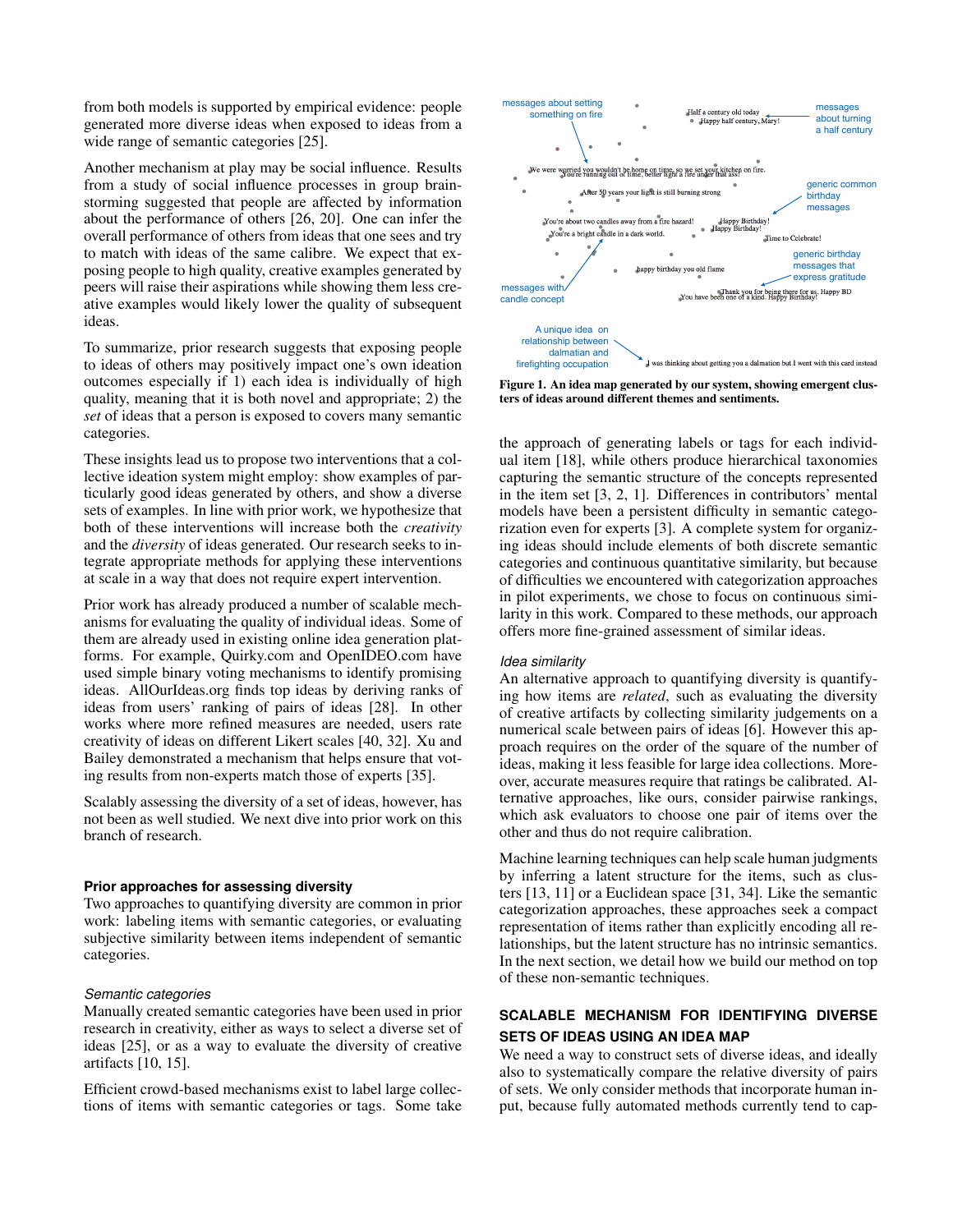ture only superficial similarity [\[1\]](#page-8-33). Because we intend to use this measure in systems that support collaborative ideation in large groups, it also must scale to a large pool of ideas. We seek approaches that can be sustained by a large number of small contributions from non-experts. Moreover, it should be robust to between-rater differences in mental models and judgment calibration.

We chose to adapt an existing machine-learning–based method [\[31\]](#page-8-22) that uses triplet similarity comparisons to place ideas in a two-dimensional map. The map is constructed such that ideas perceived by people to be similar to each other are placed close together, while ideas perceived to be very different are placed far apart. Figure [1](#page-2-0) shows an example of such an idea map generated with our system.

To generate an idea map, we first present groups of three ideas to human judges and ask them to pick which of B or C is more similar to A. Compared to similarity rating query (how similar is A to B), this triplet based representation of relative similarity is less cognitively taxing to judges [\[31\]](#page-8-22). We use t-Distributed Stochastic Triplet Embedding (t-STE) [\[34\]](#page-8-23) to find an arrangement of ideas in a two-dimensional space (an "embedding") that is most consistent with the comparisons that people made. To minimize the number of comparisons that we ask people, we use an active learning heuristic [\[31\]](#page-8-22) that estimates the expected gain in information about the position of an idea when comparing it to a particular pair of other ideas.

Informally, we expect the number of comparisons required to embed *n* ideas to be between  $O(n)$  (scaling with the number of parameters of the model: 2 coordinates per idea) and  $O(n \log n)$  (scaling with the number of comparisons required to find the closest existing idea for each new idea). For the most common ideas, even fewer comparisons should be required to determine that it is a common idea and thus unlikely to contribute much to the diversity of a set.

Because our idea maps are constructed such that the distances in the map reflect human perceptions of dissimilarity, we can use the maps to assess the uniqueness of an individual idea or the diversity of a subset of ideas. For example, we might define a unique idea as one that is far from other ideas. We use a simple metric of diversity: the diversity of a set of ideas is the mean distance between all pairs of those ideas.

# **IDEATION TASK AND SEED IDEAS**

We collected an initial set of ideas from pilot studies. We used these ideas to validate our diversity measurement mechanism. We also used a subset of these as ideation examples for other participants in our main experiment.

## *Ideation Task*

The ideation task we chose for this study was to generate birthday messages for a greeting card for Mary, a female firefighter who is about to turn 50. The instruction for the task is included in the appendix. We chose this task because it is short and simple, yet similar to the tasks of real creative professionals. Previous work in brainstorming and creativity has also used similar kinds of simple tasks [\[12,](#page-8-37) [33,](#page-8-38) [30,](#page-8-10) [22,](#page-8-11) [21\]](#page-8-39).

Pilot experiments showed that the task was accessible to untrained participants, and that it elicited a wide variety of ideas of varying quality. We encouraged participants to generate lots of ideas within a 4-minute time limit and not to worry about the quality of the ideas. When they finished generating ideas, participants were asked to select a diverse set of up to 5 of their best ideas.

#### *Participants*

For our pilot ideation study, we recruited 209 participants from 2 sources: our own social networks (63 participants) and MTurk (146 participants). For all MTurk studies in this paper, we limited recruitment to U.S. residents who had completed at least  $1,000$  $1,000$  HITs<sup>1</sup> with greater than 95% approval rate. A participant could do the task only once. MTurk participants were paid \$1.50 for their participation, while uncompensated participants were given feedback on how the quantity and diversity of the ideas they generated compared to that of other participants.

### **IDEA MAP ELICITATION AND VALIDATION**

We then randomly selected 52 seed ideas from the 932 messages generated in the pilot studies from which to build an idea map.

## **Collecting Data to Build the Idea Map**

We presented three birthday messages to each worker and asked him/her to pick which of the latter two ideas is more similar to/different from the first. We collected 2818 comparisons for 778 different triplets from 145 different people. We asked for multiple comparisons for the same triplets to enable subsequent analysis of inter-rater agreement. Many fewer comparisons would have been needed just to generate the idea map. The generated idea map is illustrated in Figure [1.](#page-2-0)

We then computed diversity scores for random subsets of the seed ideas. To illustrate, here are examples of idea sets to which our metric assigns *low* diversity scores:

- *"After 50 years your light is still burning strong", "We were worried you wouldn't be home on time, so we set your kitchen on fire.", "How many firefighters does it take to put out fifty candles?"*
- *"Wishing you a happy birthday!", "May the second 50 be as good as the first one!", "Happy Birthday!"*

While these idea sets get high diversity scores:

- *"Your cake is more lit up than a forest fire.", "Happy Birthday, Mary! 50 years is quite an accomplishment.", "Thank you for being there for us. Happy BD"*
- *"Have a fiery birthday bash!", "Time for Mary to start rolling down the hill!", "You have been one of a kind. Happy Birthday!"*

<span id="page-3-0"></span><sup>&</sup>lt;sup>1</sup>For triplet comparison tasks, only a minimum of 100 approved HITs were required.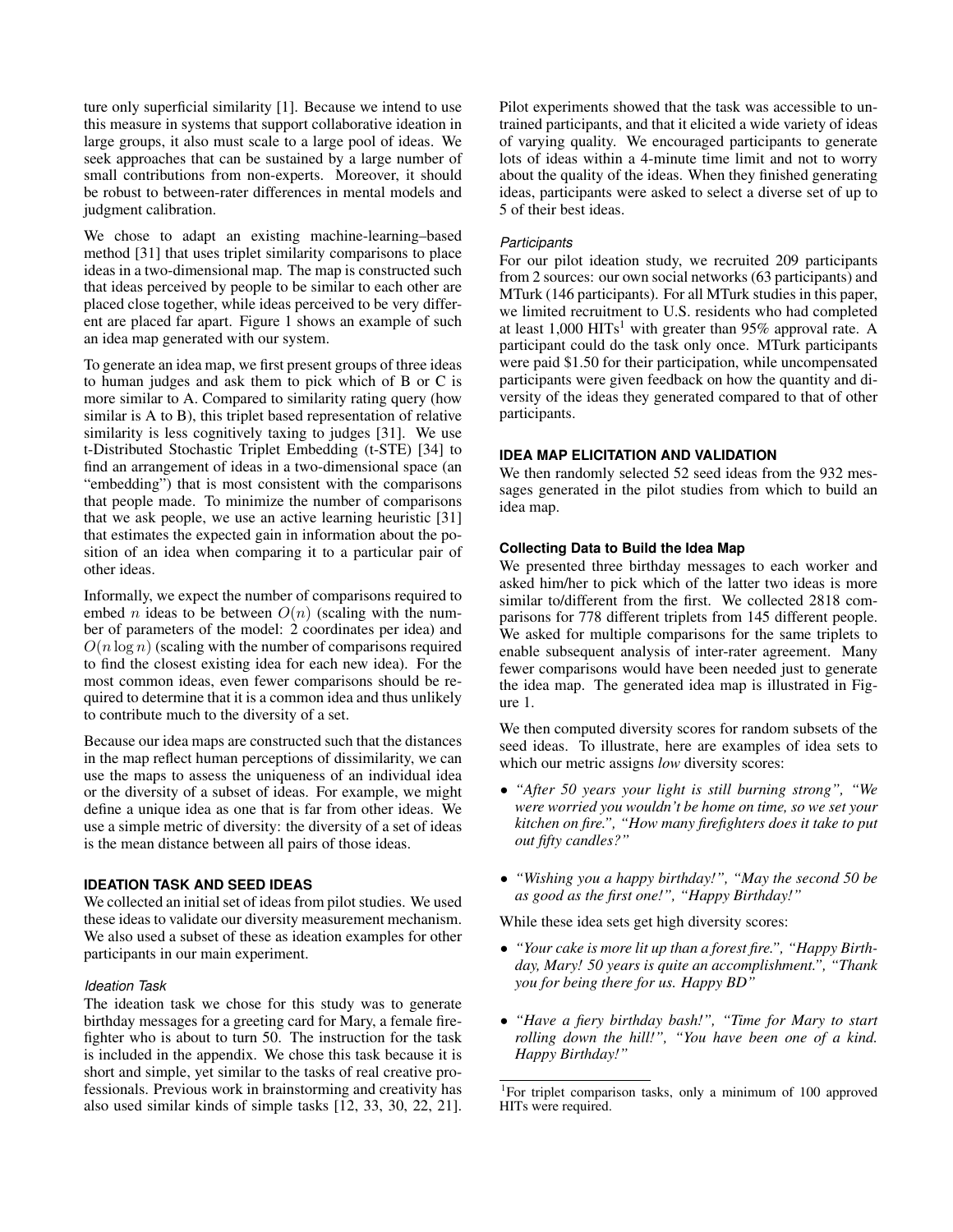## **Validating the Idea Map**

To validate the diversity ratings created by the idea map, we collected similarity ratings [\[6\]](#page-8-34) for randomly chosen pairs of ideas in the example set. We then evaluated how well the measures of similarity captured in the idea map agreed with the perceptions of similarity provided by human raters.

We recruited 32 MTurk workers to rate similarity of pairs of messages on a scale of 1 (not at all similar) to 7 (very similar). Each rater rated about 30 pairs of messages. Each pair of messages was rated by three raters. We normalized (i.e., converted to z-scores) the ratings within each rater prior to aggregating the results. After excluding 4 workers whose answers to gold standard items indicated that they were not paying close attention to the task, we were left with 791 similarity ratings.

Krippendorff's alpha for the triplet comparison responses used to generate the idea map was 0.623 (nominal data) while the Krippendorff's alpha for the similarity ratings was 0.352 (interval data) indicating that comparison queries are, indeed, easier for participants to reach agreement on than rating queries.

Comparing mean human similarity ratings and our algorithm's diversity measure we found a significant correlation (Spearman correlation,  $\rho = -0.5284$ ,  $p < .0001$ ). Note that our measure captured diversity while the participants were asked to assess similarity, so the negative correlation coefficient is the desirable outcome.

Krippendorff's alpha between mean z-scored similarity ratings (standardized, sign of similarity inverted) and the diversity measure generated by our algorithm was 0.55. This is a high level of agreement considering that human raters agreed with each other only with alpha  $= 0.35$ .

### **MAIN EXPERIMENT**

We designed our main experiment to explore the possibility of having a large scale collaborative idea generation system where judiciously chosen ideas from previous contributors are used as ideation examples for newcomers. Namely, we want to look at the effects of creativity and the diversity of ideation examples–algorithmically sampled from a pool of ideas based on intended intervention–on the creativity and diversity of ideas produced by later participants.

### **Tasks**

We used the same ideation task as in the pilot study: generate birthday messages for Mary, a firefighter who is turning 50. With 20% probability, participants were asked to perform exactly the same task as in the pilot study, while the others were presented with an intervention: At the beginning of the ideation task, they were shown a set of 3 example ideas (which remained visible throughout the idea generation phase).

### *Interventions*

We used the same set of 52 ideas generated in the pilot study as possible ideation examples. We varied the individual creativity of the ideation examples as well as the diversity of the sets of examples to investigate how these manipulations impacted individual idea generation.

Two trained coders from our research team independently rated the creativity of each birthday message on the scale from 1 (not creative) to 3 (very creative). We marked as "creative" the eleven messages that received scores of at least 2 from both coders. To illustrate, some of the most creative messages were: *"We were worried you wouldn't be home on time, so we set your kitchen on fire."* and *"How many firefighters does it take to put out a birthday cake?"*, while some of the least creative were: *"Hey Mary, It's Your Birthday, Happy Birthday!"* and *"Love and Happiness to Mary, one of the best!"*

Half of the participants who were presented with ideation examples saw messages sampled only from the pool of 11 creative messages (*Creative examples only* condition), while those in the other group saw ideation examples drawn uniformly from the entire pool of 52 ideas (*All examples* condition).

To investigate the impact of diversity of ideation examples on individual ideation outcomes, we used the diversity metric introduced in the previous section to assess the diversity of each randomly generated set of ideation examples presented in either of the creativity conditions. The mean diversity score in the All examples condition (M=9.85) was higher than in the Creative examples only condition (M=8.71), but the difference was small (Cohen's  $d = 0.36$ ). The variances of diversity scores in the two creativity conditions were similar. There is no statistically significant difference of diversity of examples between the two conditions  $(t(116)=1.84, n.s.)$ 

# **Procedure**

As in the pilot experiment, each participants had 4 minutes to generate as many messages as they could, and they selected up to 5 as a diverse set of their best ideas.

To measure whether participants paid attention to the given examples (and thus could have been influenced by our manipulation), at the end of the experiment we showed them five ideation examples and asked them to select the ideas they saw during the ideation tasks. Three of the five ideas were the ideas that had been shown at the previous stage while the other two were distractors.

# **Design And Analysis**

For the primary analysis we used a  $2 \times 2$  full factorial between-subject design with the following factors and levels:

- *Creativity of ideation examples* {All examples, Creative examples only}
- *Diversity of ideation examples* (modeled as a continuous variable).

# Our measures were:

- *Creativity of generated ideas* assessed by expert raters.
	- Five experts from oDesk rated creativity of generated ideas. All experts were professional writers or editors. Each expert rated at least 300 messages on a scale from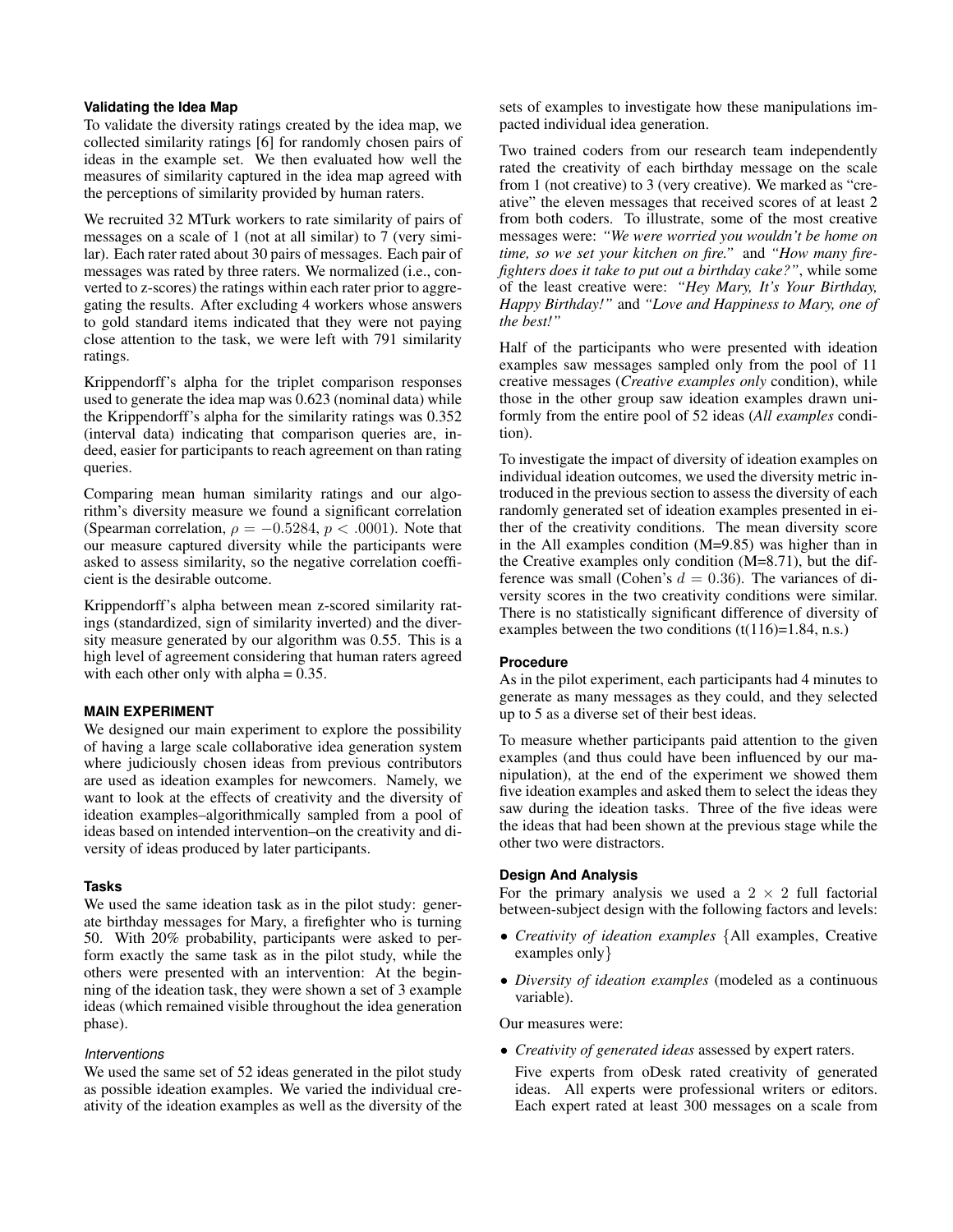1 (not at all creative) to 7 (very creative). Each message was rated by three experts. Our creativity measure is the average of each expert's normalized rating for each message.

• *Diversity of generated ideas* assessed by MTurk workers.

We chose to use an established measure of diversity for our outcomes: as in the validation experiment, we used average pairwise similarity [\[6\]](#page-8-34). We randomly selected 15 participants from the baseline condition, 30 participants from the All examples conditions and 30 participants from the Creative examples only condition. For this measure, we only included participants who generated more than one idea. We only analyzed messages that participants included in their diverse sets of best messages. For each participant, we asked 3 workers to rate the similarity of each pair of generated ideas. As before, we converted worker ratings into z-scores prior to analysis. We flipped the sign of zscored similarity ratings to derive diversity scores.

For each measure, we conducted an analysis of covariance including both factors and their interaction.

We also compared our interventions to the baseline condition. For the *Creativity of ideation examples* factor, we conducted an analysis of variance with one factor with three levels: baseline, All examples and Creative examples only. For the *Diversity of ideation examples* factor, we first created two discrete diversity conditions: Low diversity (which included the ideas generated by participants who saw the 25% least diverse sets of ideation examples) and High diversity. We then conducted an analysis of variance with one factor with three levels: baseline, Low diversity and High diversity.

# **Participants**

We recruited 138 participants via MTurk to generate the ideas under the same recruitment limitation as in the pilot experiment.

Three participants did not complete the task and were excluded from further analysis. There were 27 participants in the baseline condition, 49 in the All examples condition and 59 in the Creative only examples condition.

# *Adjustments of Data*

We filtered out participants who did not pay attention to the examples — those who answered correctly fewer than four out of five questions when asked which ideation examples they saw while ideating. After the exclusion, there were 27 participants in the baseline condition, 48 in the All examples condition and 52 in the Creative only examples conditions.

# **Results**

127 participants generated 723 ideas and selected 564 ideas to be their best ideas. We only analyzed the 564 self-selected ideas. For the similarity assessment, 52 workers generated 1,581 ratings.

# *Creativity of generated ideas*

We observed a significant main effect of creativity of ideation examples on the mean creativity of generated ideas,

F(1,96)=6.95, $p = 0.0098$ . Participants who were presented with Creative only ideation examples produced ideas that received higher mean creativity scores (M=0.21) than participants who were presented with randomly selected ideation examples (M=-0.079). However, the example diversity had no significant effect on the creativity of generated ideas  $(F(1,96)=1.13, n.s.).$ 

In a three-way comparison between the baseline condition and the two creativity conditions (Figure [2a](#page-6-0)), we observed a significant main effect of condition on creativity of generated ideas (F(2,124)=3.91,  $p = 0.0227$ ). Participants who were presented with Creative only ideation examples had higher scores (M=0.21) than people in the baseline condition (M=0.0912), while participants who were presented with random examples had lower scores (M=−0.079) than participants in the baseline condition. A post hoc Tukey HSD test showed that neither of these two pairwise differences was significant, however. The significant difference responsible for the main effect was between the Creative only and All examples conditions.

In a comparison of the baseline condition to participants who saw the High diversity and Low diversity example sets (Figure [2b](#page-6-0)), participants who saw diverse examples generated ideas with slightly lower creativity scores  $(M=0.0406)$  than participants in the baseline condition (M=0.0912) while those who saw least diverse examples had higher creativity scores (M=0.249) than participants in the baseline condition. However, this effect was not significant  $(F(2,75) = 0.99, n.s.).$ 

# *Diversity of generated ideas*

We observed a significant main effect of the example diversity on the mean diversity of generated examples  $(F(1,56)=2.26,$  $p = 0.028$ ) with diversity of generated ideas increasing with the increase in the diversity of examples. However, we observed no significant effect of diversity of examples on the creativity of generated ideas  $(F(1,56)=3.33, n.s.)$ 

In a three-way comparison between the baseline condition and the two creativity conditions (Figure [2c](#page-6-0)), we observe no significant effect of the creativity of examples on the diversity of generated ideas ( $F(2,72) = 0.34$ , n.s.). The three way comparison including the baseline condition and the participants who saw the High diversity and the Low diversity examples (Figure [2d](#page-6-0)) also produced no significant effect (F(2,41)  $= 1.56$ , n.s.)

# **Additional Analyses**

The results so far show that people generate creative ideas when they see creative examples and that they generate a diverse set of ideas when they see a set of diverse examples. But are people genuinely motivated and inspired by the examples (as suggested by [\[22,](#page-8-11) [26,](#page-8-13) [20\]](#page-8-14)), or do they simply produce ideas that closely imitate the examples?

To answer this question, we measured how similar the generated ideas were to provided examples. Specifically, we asked 130 MTurk workers to rate similarity of generated messages to the examples using the same procedure as in the validation experiment. For each generated idea, we found the closest example out of the three examples that the participant saw. High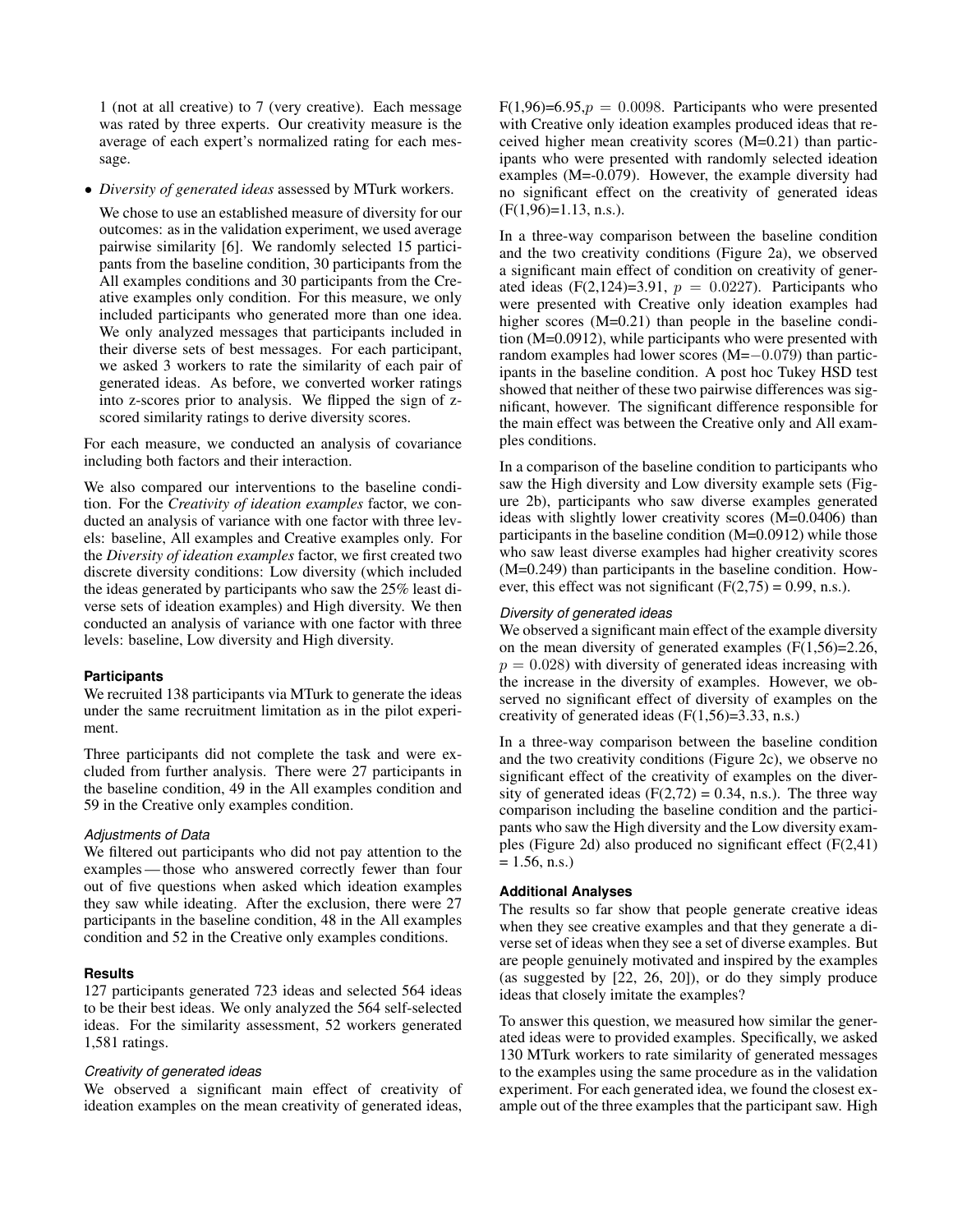

<span id="page-6-0"></span>Figure 2. (a) Participants in the Creative Only condition generated more creative ideas than participants in the All condition. (b) There is no difference in average creativity of generated ideas across groups seeing different levels of diversity. (c) There is no difference in the diversity of generated ideas across groups seeing different levels of creativity. (d) Participants who saw examples with high diversity generated more diverse sets of ideas than those who saw examples with low diversity.

similarity to the closest example indicates high degree of fixation. Averaging similarity to the closest example for each of the participant's ideas, we get a measure of how similar the ideas this participant generated were to provided examples.

For the baseline condition (where no examples were given), we measured *self-fixation* [\[24\]](#page-8-27) instead: that is, we measured how similar each new idea was to the closest of the ideas the participant had already generated. While not directly comparable to the fixation induced by externally-provided examples, this measure provides an informative baseline for evaluating how much external examples influenced each participant's ideas.

Rather than fixating participants, we found that good example sets actually did the opposite. Participants in the 'Creative only' condition generated ideas that were rated less similar to the examples (M=0.43) than the participants in the 'All examples' condition (M=0.65, t(98)=2.49, p=0.0143) (Figure [3a](#page-6-1)). Likewise, participants in the 'High diversity' condition generated ideas with lower similarity to most similar example (M=0.41) than the participants in the 'Low diversity' condition (M=0.68,  $t(46)=2.30$ ,  $p=0.0260$ ) (Figure [3b](#page-6-1)). In both interventions, the similarity to examples was lower than the self-fixation observed in the baseline condition (M=0.79).



<span id="page-6-1"></span>Figure 3. (a) Participants in the Creative only condition were less fixated than those in the baseline and the All examples condition. (b) Participants who saw a set of diverse examples were less fixated those in the baseline condition and those who saw a set of examples with low diversity.

We also manually inspected the ideas generated by 20 participants randomly sampled from all but the baseline condition and we compared the ideas they generated to the examples they were shown. The results suggest that participants often generated ideas seemingly entirely unrelated to the examples or added a new spin on an example (e.g., a participant who saw *"How many firefighters does it take to put out fifty candles?"* generated *"Get ready to call the fire department, we are about to light the 50 candles!!"*). They sometimes tried to combine ideas from more than one examples (e.g., a participant who saw *"We were worried you wouldn't be home on time, so we set your kitchen on fire."* and *"Remember, blow out the candles on your cake, don't use the hydrant!"* generated *"Mary! That's a lot of candles! If the place catches on fire, at least we won't have to call anyone!"*). There were cases of surface feature borrowing (e.g., a participant who saw *"Mary you could rescue me any day!"* generated *"mary you could put out fires for me any day"*), but such cases were rare.

These additional analyses suggest that there is no evidence that presenting participants with examples stifled their creativity. Instead, the results provide additional evidence that presenting people with particularly creative or particularly diverse ideas may help: those participants generated ideas that were more original (i.e., less similar to the examples) than the participants who saw more mundane examples.

## **DISCUSSION**

Our studies demonstrate that we can select sets of diverse examples using a scalable method, and that people presented with the examples so selected generate more diverse ideas than those presented with random examples. Similarly, seeing examples of ideas that others deemed as particularly creative improves the creativity of generated ideas compared to seeing randomly selected examples.

Neither intervention resulted in ideation outcomes that were statistically different from not showing any examples at all, but the trends were illuminating: participants who saw creative ideation examples produced more creative ideas than those who saw no examples at all, but participants who saw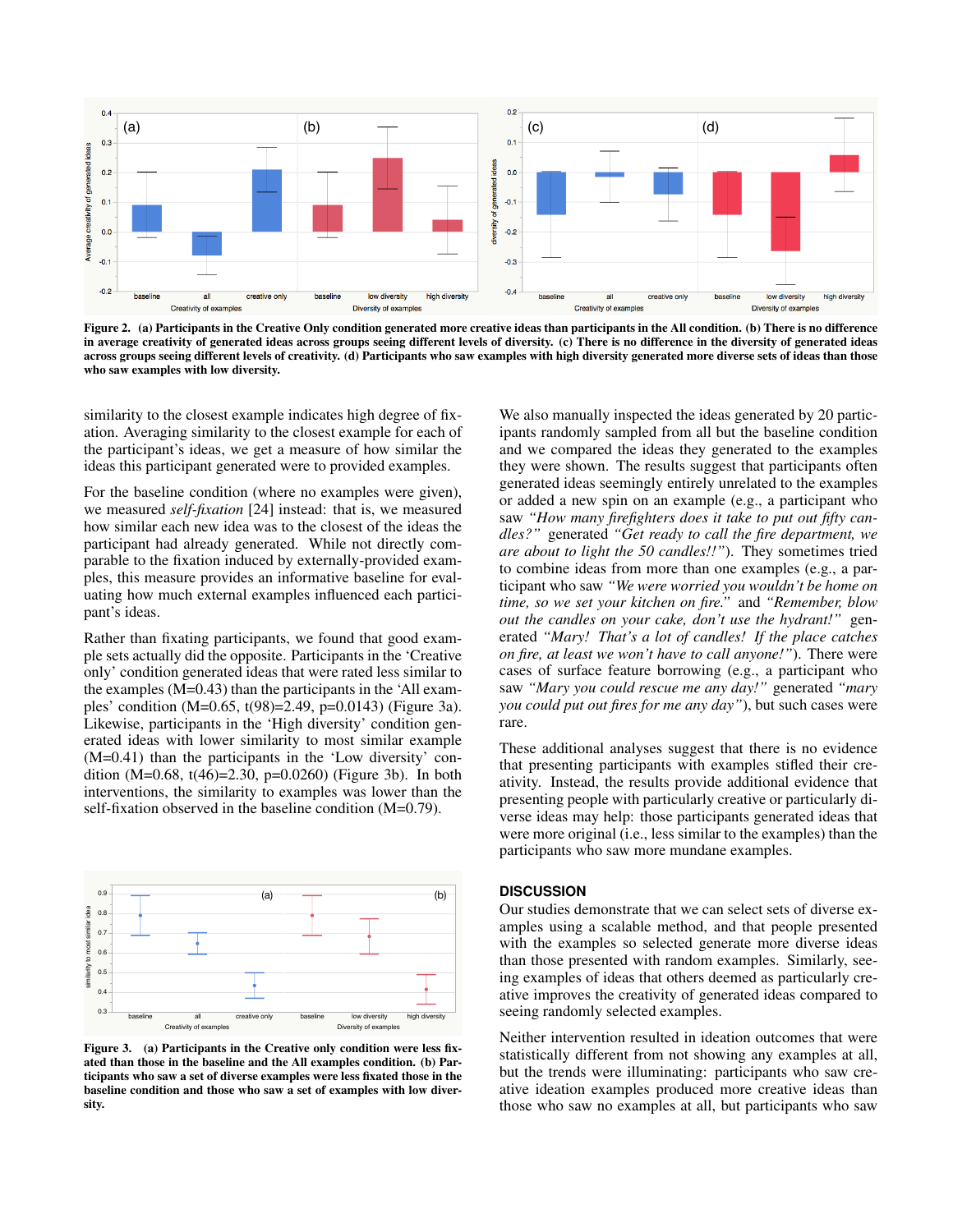randomly selected examples produced the least creative ideas. We observed a similar trend for diversity: participants who saw the 25% most diverse sets of examples produced more diverse ideas than participants in the baseline condition, while participants who saw the 25% least diverse sets of examples produced the least diverse sets of ideas of all participants.

Two possible explanations of the results arise. One explanation is that people get inspired by example ideas and incorporate these examples in their own idea generation. This explanation implies that we can guide how a community explores the space of possible ideas by exposing people to ideas in particular areas of interest. Another explanation involves social influence. People might infer the desirable properties of a set of ideas from the example set that they saw. Here, an example set provides information about the performance of others, encouraging participants to match the properties of their own ideas to example sets [\[26,](#page-8-13) [20\]](#page-8-14). While the two explanations involve very different mechanisms, they both support the value of presenting ideators with sets of creative and diverse examples. In order to understand which is the more likely cause, we need to conduct further investigation. For example, a future study can ask participants about the desirable properties of a set of generated ideas and how they use examples to infer whether they just try to match the properties of an example set or whether they actually incorporate the content of the examples into their own ideation.

Despite contrasting explanations, our results demonstrate the feasibility and value of using scalable crowd-powered mechanisms to improve large-scale online collaborative ideation platforms: instead of leaving contributors to manually browse through hundreds or thousands of previously generated ideas, these systems can help contributors by selecting manageable sets of particularly creative and diverse ideas.

One limitation of our work is that we have only studied the effect of showing people the raw ideas that others generated. Alternative interventions include presenting categories or schemas (as in [\[37\]](#page-8-20)), or giving specific instructions about what kind of idea to generate.

Another limitation of our work is timing: the best time to present people with inspirational examples might be when they run out of their own ideas, not right at the beginning of the ideation process.

Finally, we suspect that the 4-minute time limit might prevent some participants from putting in enough cognitive effort to process examples deeply enough to benefit from them.

# **CONCLUSION**

One challenge in designing large-scale collaborative online ideation platforms is how to leverage the ideas generated by others to effectively inspire future (or returning) contributors. As prior research suggests and as our results corroborate, showing people random examples of prior ideas has little positive impact on what new ideas people generate. However, prior research suggests that presenting people with sets of particularly creative or particularly diverse ideas is likely to improve the creativity and diversity of generated ideas.

These prior findings were not easy to act on: while there exist scalable crowd-powered methods for identifying the most creative ideas among thousands, the same is not true for finding sets of *diverse* ideas. In this paper, we contribute a scalable method for evaluating *diversity* of sets of examples by using simple similarity comparisons from non-expert contributors (members of the ideation community or an external crowd) to create an *idea map*. An idea map is a twodimensional embedding of the ideas such that the pairwise distances between ideas on a map correspond to human perception of dissimilarity. Idea maps make it possible to sample sets of ideas of varying levels of diversity by picking ideas that are close to or far from each other.

The results of our study show that this method is indeed effective: participants who saw sets of diverse examples generated using our method produced more diverse ideas than participants who saw randomly selected examples. Our study also corroborates previous findings that showing people examples that others consider particularly creative results in more creative ideas than showing random ideas.

The goal of this work was to inform the design of future systems for supporting collaborative ideation at large scale. Our scalable method for assessing diversity, together with existing creativity metrics [\[28,](#page-8-16) [40,](#page-8-19) [32,](#page-8-17) [35\]](#page-8-18), can enable creativity support systems to adjust which examples are shown to contributors and thus, as we have shown, modulate the quality and diversity of the ideas that they contribute. These methods, thanks to their lightweight nature, can be either outsourced to external micro-task market or embedded in the ideation workflow where contributors provide information about the example ideas for succeeding ideators.

### **ACKNOWLEDGMENTS**

This work was funded in part by a Sloan Research Fellowship, gifts from Google and Adobe and awards from the National Science Foundation (IIS-1208382 and IIS-1217096). We thank Ofra Amir and Joel Chan for feedback on the manuscript.

### **APPENDIX**

The figure below shows the instructions we used in the ideation task.

Challenge: Come up with birthday messages for Mary, a firefighter who is about to turn 50. Imagine the following scenario: A greeting card company asks you to come up with personalized<br>birthday messages for Mary, a firefighter who is turning 50. The chosen<br>message will appear on a card like the one on the left. It might be<br>accompanied by image An ideal birthday message conveys well wishes to the receiver. It can<br>be funny or serious, specific or generic. Task: In 4 minutes, try to come up with as many birthday wishes as you<br>can. We will provide you with a timer to tell you how much time you<br>have left. nave rent<br>Once you click "Start writing messages", you can type your ideas in the<br>text box that appears below. To submit a message, click "Add a new<br>message". Start writing messages

Figure 4. Instruction for the task used in the experiment